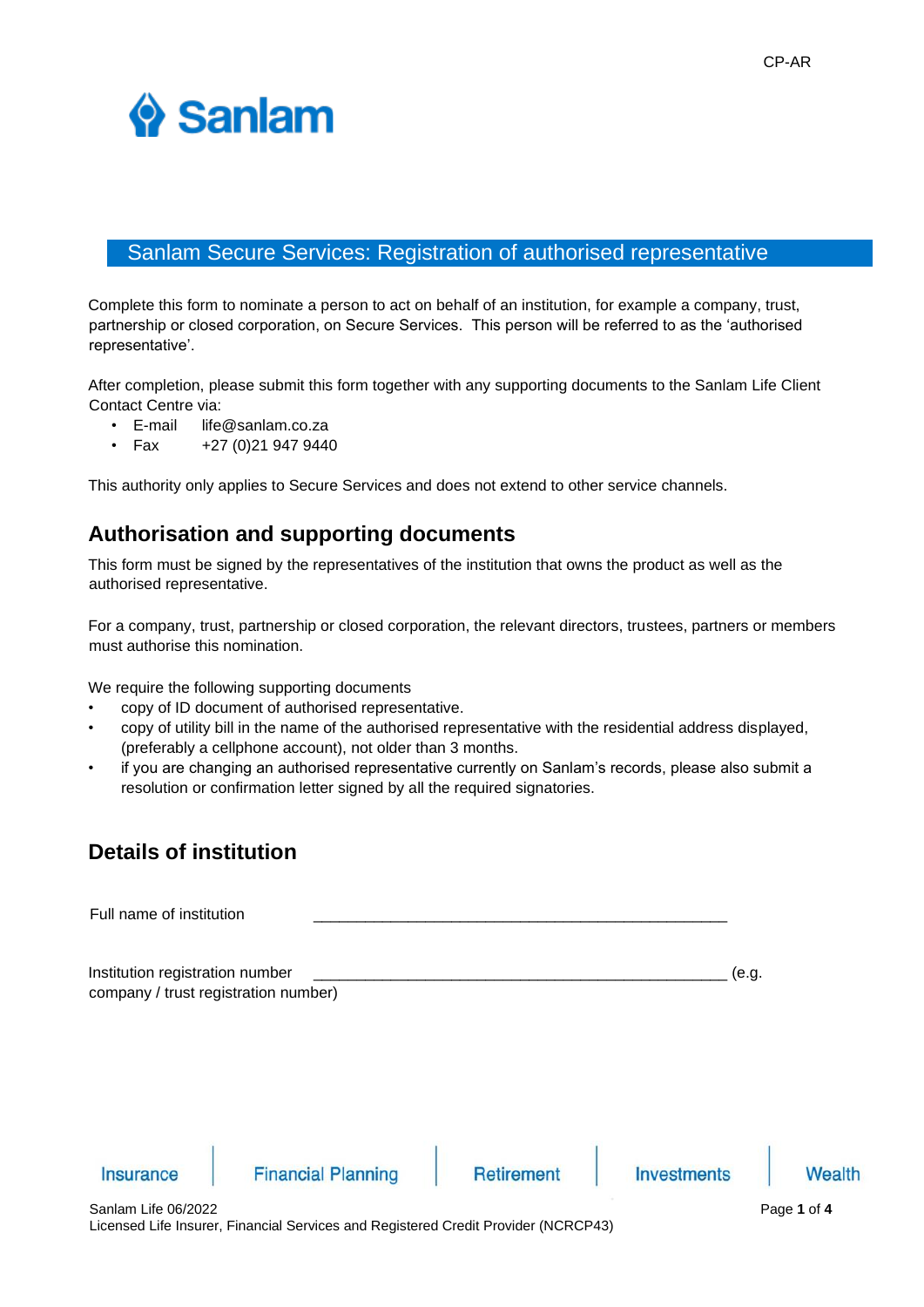## **Details of authorised representative**

| ID/ passport number _______________________________Country of issue ________________________________ |                                                 |
|------------------------------------------------------------------------------------------------------|-------------------------------------------------|
| Email address                                                                                        | _Cellphone number _____________________________ |
|                                                                                                      |                                                 |
|                                                                                                      |                                                 |

## **Privileges for the authorised representative at each Sanlam business**

Please provide at least one product number per business. Although only one product number is provided, the authorised representative will be able to access all products for that business.

| <b>Privileges</b>                                                                |  |  |  |  |
|----------------------------------------------------------------------------------|--|--|--|--|
| Level 1: View                                                                    |  |  |  |  |
|                                                                                  |  |  |  |  |
| Privileges (please select one)                                                   |  |  |  |  |
| Level 1: View                                                                    |  |  |  |  |
| Level 2: Includes level 1 PLUS switch/rebalance of funds                         |  |  |  |  |
| Level 3: Includes level 2 PLUS sell units                                        |  |  |  |  |
| Sanlam Collective Investments product number ___________________________________ |  |  |  |  |
| Privileges (please select one)                                                   |  |  |  |  |
| Level 1: View                                                                    |  |  |  |  |
| Level 2: Includes level 1 PLUS transact                                          |  |  |  |  |
|                                                                                  |  |  |  |  |
| Privileges (please select one)                                                   |  |  |  |  |
| Level 1: View                                                                    |  |  |  |  |
| Level 2: Includes level 1 PLUS transact                                          |  |  |  |  |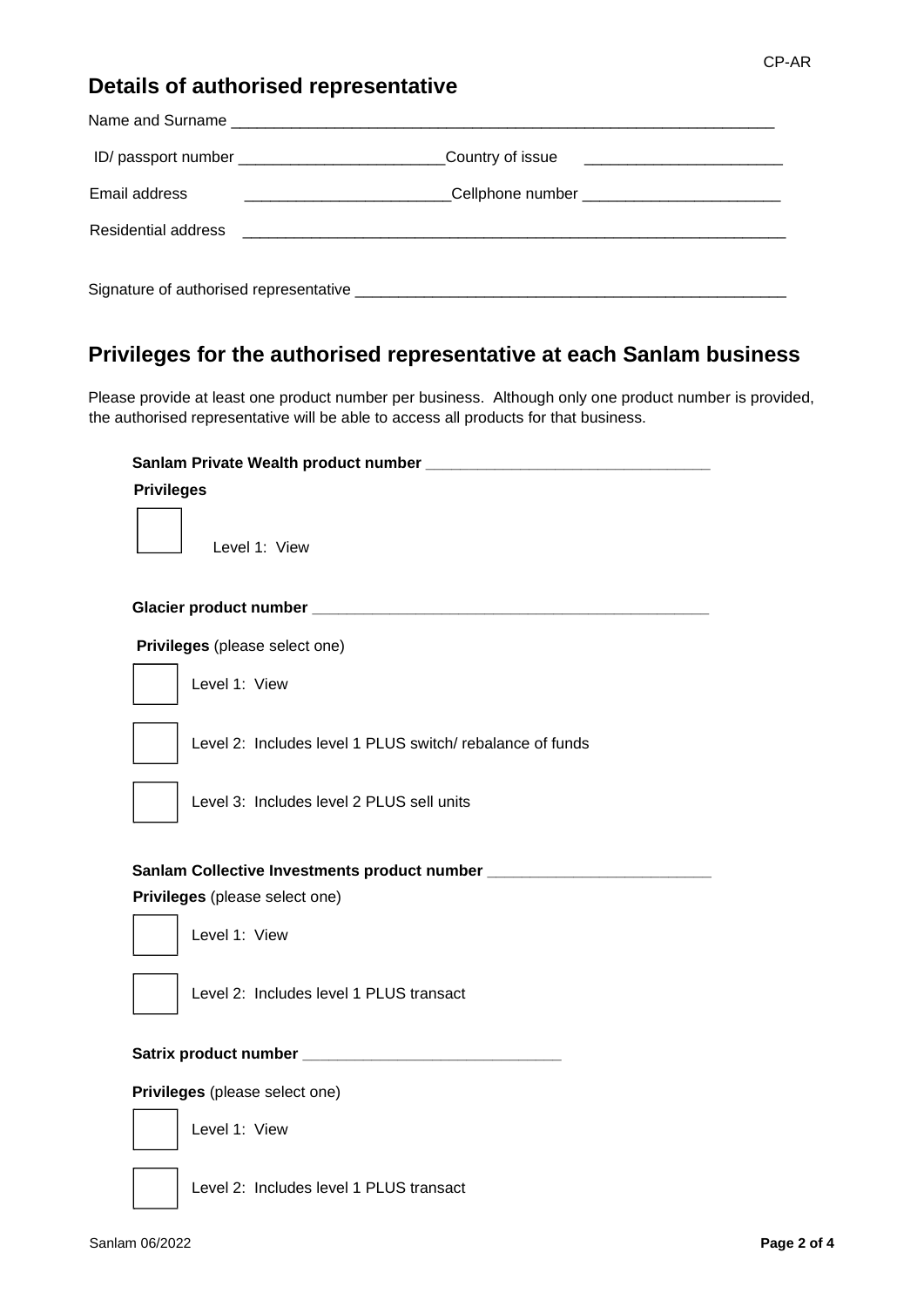#### **Privileges** (please select one)



Level 2: Includes level 1 PLUS transact

**Sanlam Individual Life product number \_\_\_\_\_\_\_\_\_\_\_\_\_\_\_\_\_\_\_\_\_\_\_\_\_\_\_\_\_\_\_\_\_**

#### **Privileges**

Level 1: View

## **Granting of authority**

I/we approve the privileges requested in this form.

I/we indemnify Sanlam and/or any of its subsidiaries against any claims as a result of granting this authority.

|                | Capacity_______________________________Contact Number___________________________ |             |
|----------------|----------------------------------------------------------------------------------|-------------|
|                |                                                                                  |             |
|                | Capacity_____________________________Contact Number_____________________________ |             |
|                |                                                                                  |             |
|                | Capacity_______________________________Contact Number___________________________ |             |
|                |                                                                                  |             |
|                | Capacity______________________________Contact Number____________________________ |             |
|                |                                                                                  |             |
| Sanlam 06/2022 |                                                                                  | Page 3 of 4 |